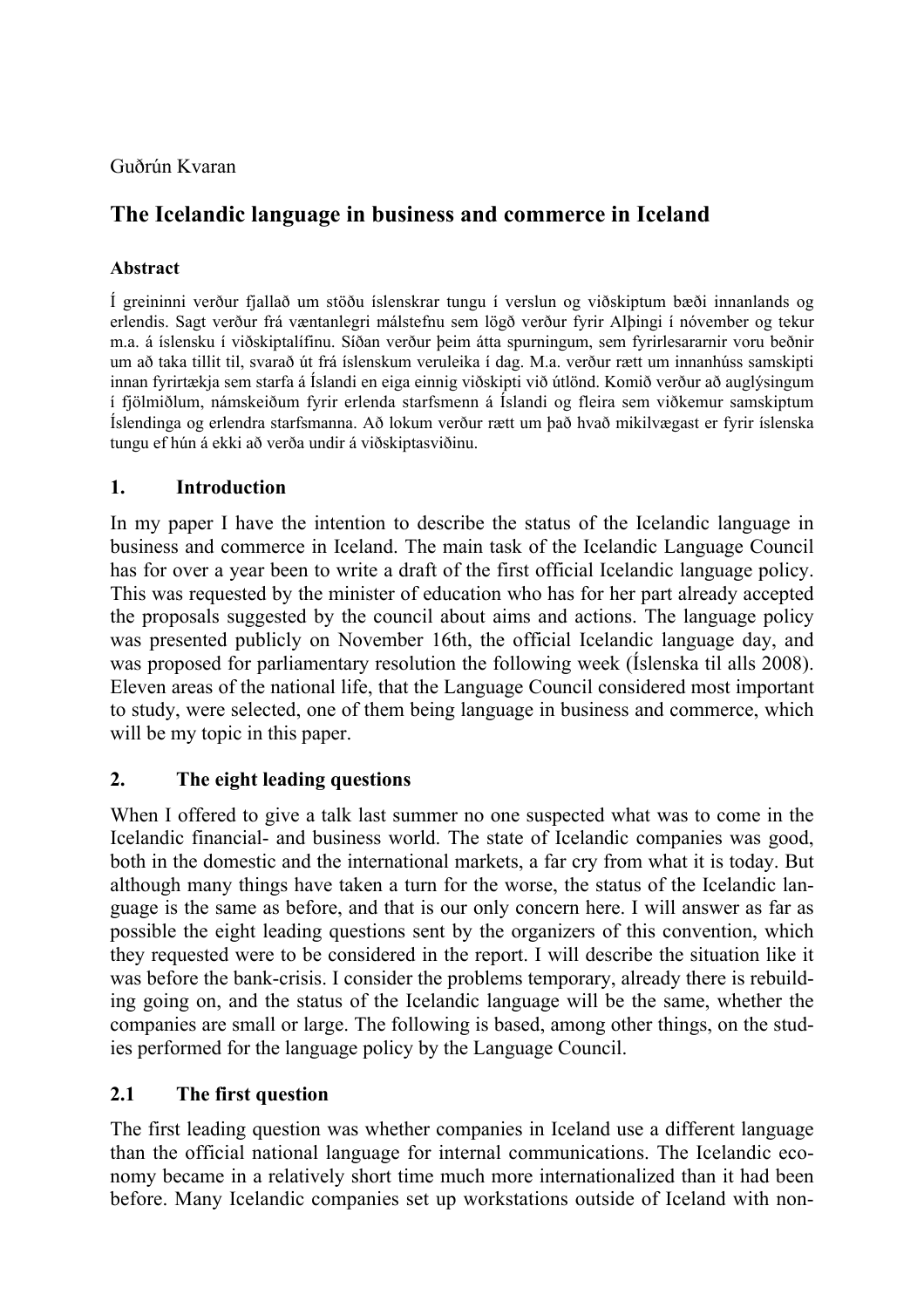Icelandic employees, and in addition the number of foreign employees of companies in Iceland – specialists and non-specialists alike – increased dramatically. Foreign investors own shares in Icelandic companies and sit on their boards of directors. Therefore there has been an increase of other languages than Icelandic, primarily English, being used as the language for communication in business and commerce within Iceland.

In some areas, for example the construction industry, until recently a part of the workers did not use Icelandic at work, but other languages instead, sometimes one among themselves (for example Polish) but another one (usually English) for communicating with their Icelandic superiors. In commerce and service foreign workers increased greatly the past few years and very often they had to work and communicate with Icelandic customers in English because they were not sufficiently proficient in Icelandic. Now, amidst an economic depression, the situation has changed already. Foreign workers, e.g. in the construction industry, mostly Polish, are now returning home, because less work is available, and it may be expected that in these areas the primary language will again be Icelandic, with some foreign languages mixed in.

About six months ago a survey was made on behalf of the Icelandic Language Council on what language was used for communications in the countries' largest companies (Karlsson/Jónsdóttir 2008). These were banks, export companies, companies in the production industry and service industry. On an European scale the companies are small, but rather large on the Icelandic scale. All the companies were domestic, since few international companies have established themselves in Iceland, with the exception of foreign shop franchisees run by Icelanders. 51 companies were contacted and replies came back from 50. In 31 of the companies e-mail was written exclusively in Icelandic, in 4 of them it was almost only in English, but about equally Icelandic and English in 7 companies. Meetings were mostly conducted in Icelandic in 26 of the companies, exclusively in Icelandic in 21, but only in one company exclusively in English.

Protocols were exclusively written in Icelandic in 24 companies, mostly in Icelandic in 19, only in English in 4, but equally in Icelandic and English in 3. The results were different when the homepage was concerned. 28 companies had their homepage both in Icelandic and in English, but only 12 exclusively in Icelandic. 4 companies had an exclusively English homepage. The survey also revealed that although Icelandic was still the primary language of communication in most of the companies, English was usually or often used if there was one foreigner in the group. Language use can therefore vary according to the various departments of the companies. More and more Icelandic companies that have branches in other countries, conduct the meetings of their stockholders in English, even though the meetings are most often held in Iceland, and the majority of those attending is Icelandic. Yearly reports of many Icelandic companies and various documents regarding their operations are also exclusively in English, even though the companies are in majority ownership of Icelanders.

# **2.2 The second question**

The second question deals with the perceptions and attitudes of the employees and of interlocutors regarding the issue of language used within companies. The answer is that the general public in Iceland, including Icelandic employees of most companies,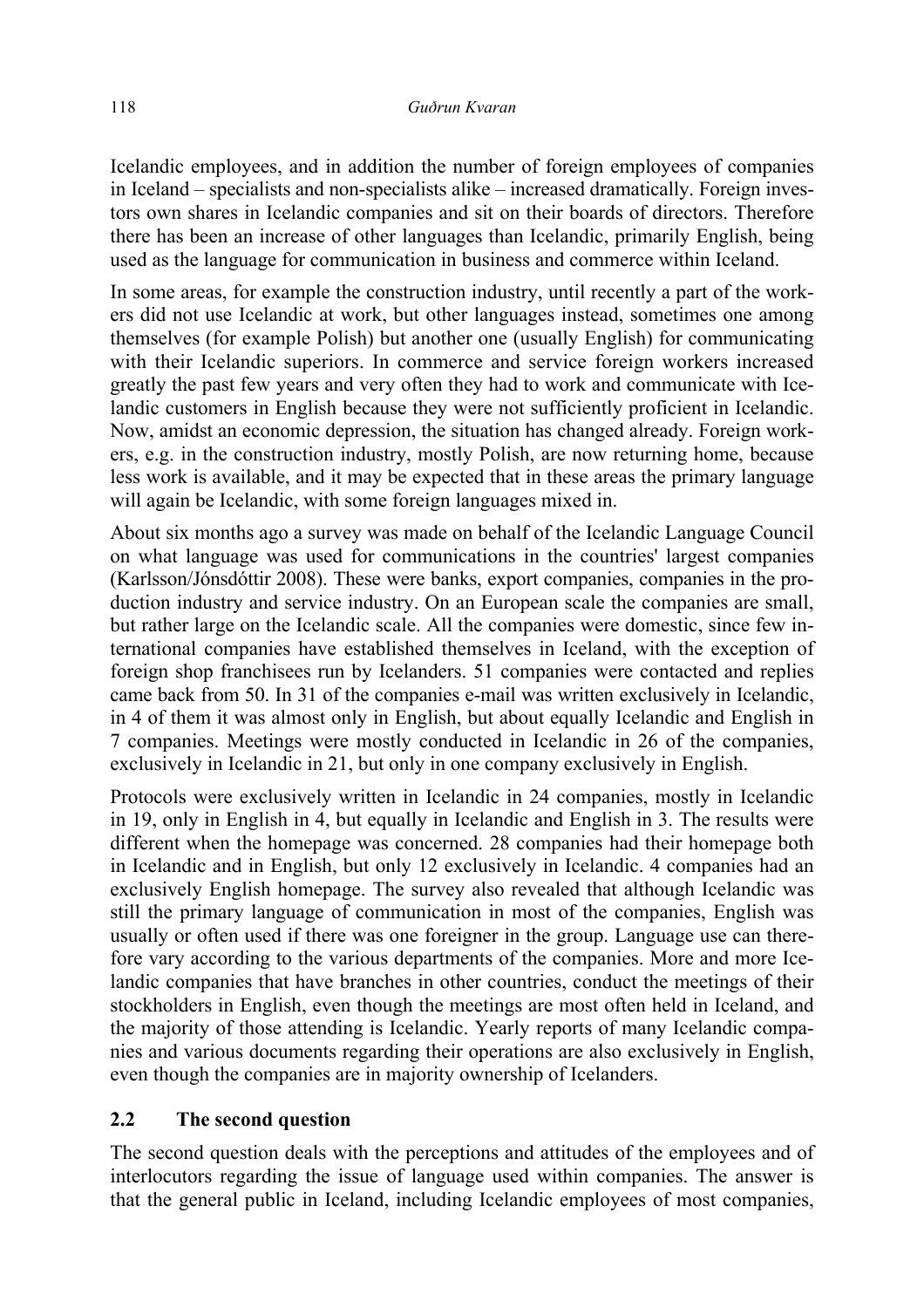want to use Icelandic as the language for communication for as long as possible, but admit that it may be necessary to use a foreign language if someone present is foreign and has to be able to participate in discussions and decisions. Most often English is used, but also Danish, when the person concerned is from a Nordic country. It is well known that people from the Nordic countries can quite well communicate in Scandinavian, that is in Danish, Norwegian and Swedish, or a mix of the three languages. Trade unions do not interfere in language use in the workplaces, but in several cases foreign workers are offered courses in Icelandic for a minimal fee or for free. The trade unions support foreign workers in learning the language, but also the ministry of education and often the company that employs the worker, for example hospitals, nurseries and retirement homes and the larger companies. This is done with that in mind that the foreign workers can more easily adapt to the Icelandic society if they are able to express themselves and participate in workplace discussions and communicating with their wards. Issues of security are also considered.

# **2.3 The third and fourth question**

The third question is about whether there are in the country companies that use languages other than the national language in contacts with customers, in marketing, and in advertising. The fourth question asks about the perceptions and attitudes of customers and the general public on the use of languages other than the official language of the country in advertising, commercials, job opportunities, or the like. As these questions are closely related I will answer them both at once. No company known to me uses another language than Icelandic in customer communications or marketing domestically, and such a move would undoubtedly meet with very great general disapproval. The state radio is a medium that is extensively used for advertising. It has established it's own language policy. It says e.g.: "Advertisements shall be in flawless Icelandic and presented with a good pronunciation. Given a special reason the radio director can however allow singing or talking in a foreign language in advertisements".

The state television adheres to the same policy. The law on monitoring illegal business practices and market transparency from 2005 states that advertisements meant to appeal to Icelandic consumers shall be in Icelandic. The same applies for general terms of service providers and guarantee statements in writing. The mass media themselves demand the law to be followed in advertising, and advertisements are seldom seen in newspapers in other languages than in Icelandic. Advertisements that are only published in foreign languages are primarily notices for general meetings in companies operating in part abroad and on the other hand some work-advertisements. In such cases both Icelandic and a foreign language are used, mostly English, for stockholders meetings but usually Polish in the case of work-advertisements. Work-advertisements in foreign languages are regarded differently if an Icelandic advertisement is published as well.

# **2.4 The fifth question**

The fifth question concerns the language or languages which are typically used by companies in international business and commerce. It is easily answered. English is the dominant language in international business, although both Scandinavian and Ger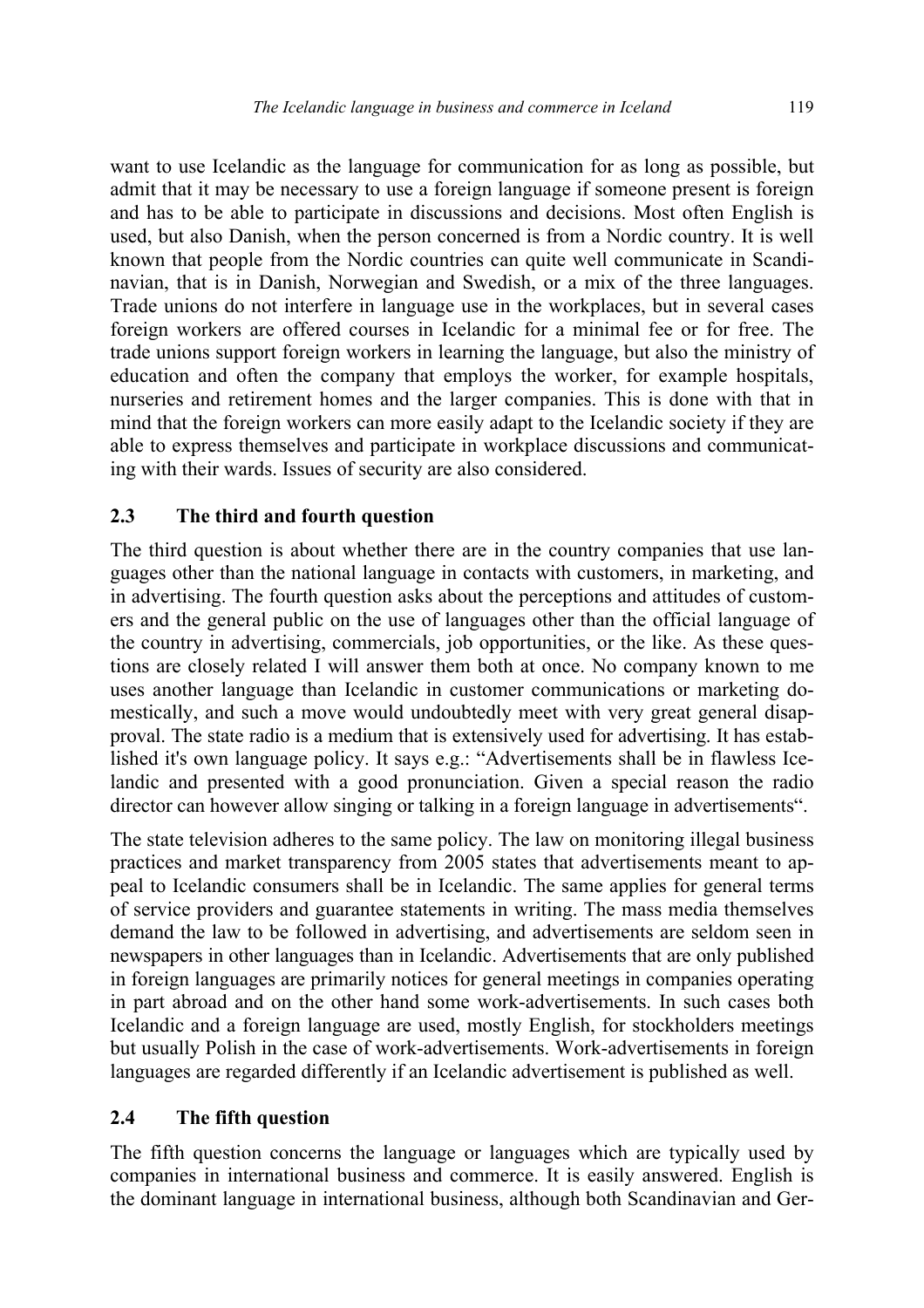man are used in business directed to the Nordic countries or Germany. It must be said, however, that English is fast pushing the Scandinavian languages aside, though it is still mandatory in Iceland to learn Danish in primary and high school. Younger people prefer using English for communicating with the Nordic nations, on the grounds that those who can use their native language in all sorts of business, negotiations and debates, have the advantage over those forced to use a foreign language. It is well known that one can say what one wants in ones native language, but only what one knows how to express in a foreign language. German and French are not any more both mandatory subjects in Iceland, as they were for decades, and have been to some extent replaced by Spanish, Italian, Russian and Japanese. Many have been concerned about English becoming for Icelanders the main language of communication with foreign countries, since the increased use of English carries with it the danger that Icelandic starts declining and even vanish completely from certain areas of the business world. Such a loss of domain would be irreplaceable. They believe that the status of the Icelandic language would weaken, if it were not any longer useable in all areas of the Icelandic society and Icelanders could no longer count on being able to work and do business in their native language in their own country. That would entail a distinct loss of quality of life for Icelanders. Furthermore the growth of Icelandic specialist vocabulary would stop for the lost areas and Icelandic language use and the extant specialist vocabulary could be lost. Therefore it could prove very difficult to regain lost domains. My remarks should however not be taken to imply that we should eradicate English or other languages from business and commerce in Iceland. The use of English or other languages is indispensable in international communications. The goal is rather to insure the co-habitation of Icelandic and English in an environment where Icelandic is the main language of communication, that is to insure that Icelandic is on an equal footing with English in business and within companies domestically, that an Icelandic vocabulary develops normally in business and commerce and that increased foreign communication is not at the expense of the Icelandic language in Iceland.

# **2.5 The sixth question**

The sixth question on whether the choice and use of language is regarded as factors contributing to the success or failure of business and commerce in Iceland is easy to answer. Customers and the general public domestically regard more positively companies that use Icelandic as the language for communication. An Icelandic company that would start using English or another foreign language to communicate with Icelanders would not enjoy respect or popularity. It would most probably be forced to change its policy if it did not want to go under. Business abroad is a quite different matter. It is perfectly clear of course that abroad one has to use a foreign language. Icelandic is not useable in international business, since so few people abroad are capable of using it in writing or orally.

# **2.6 The seventh and eight question**

The questions seven and eight regarding specific laws or other official regulations drawn up by the government or other political institutions for the use of languages by